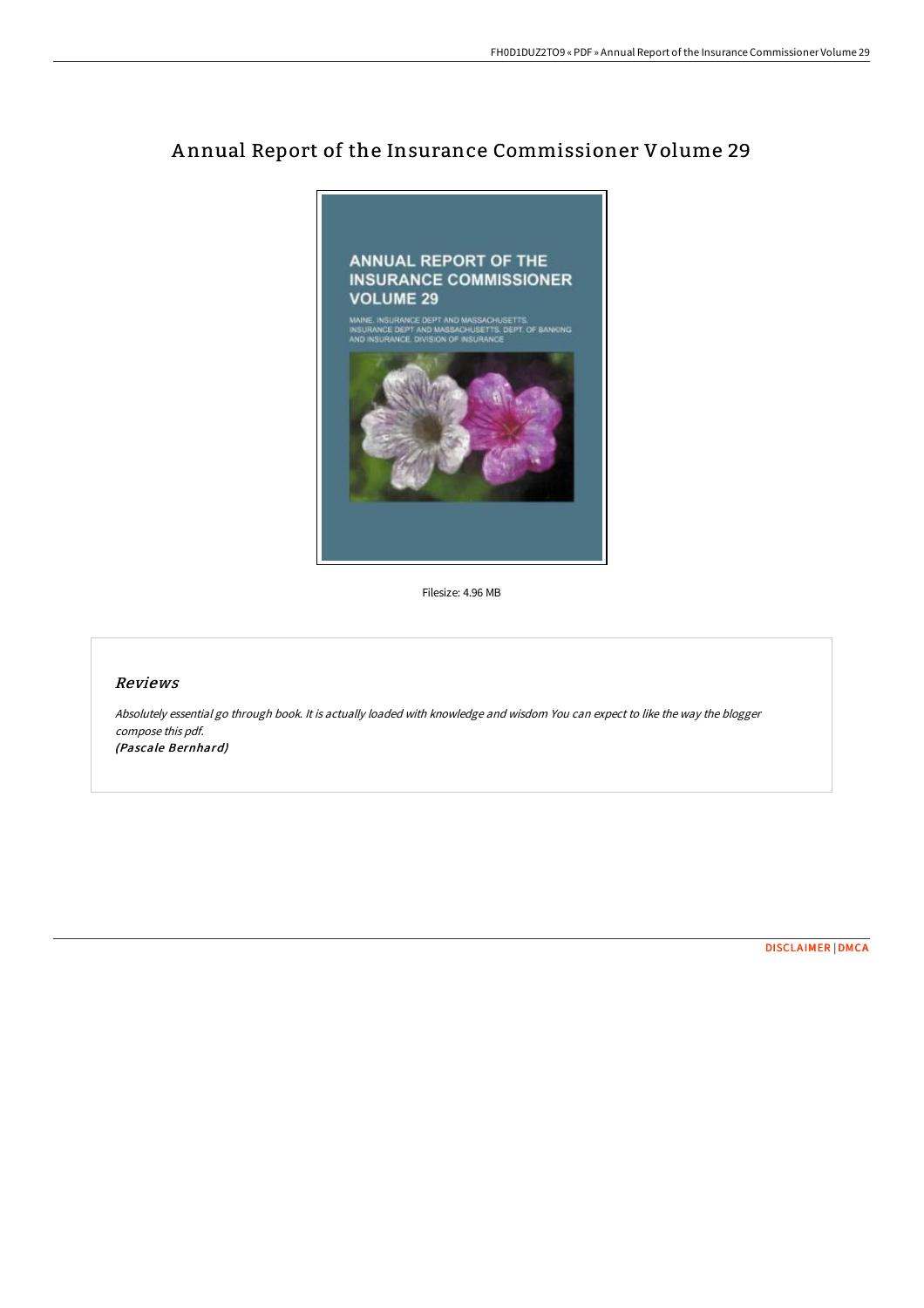## ANNUAL REPORT OF THE INSURANCE COMMISSIONER VOLUME 29



To download Annual Report of the Insurance Commissioner Volume 29 PDF, you should click the web link beneath and save the document or have access to other information which might be relevant to ANNUAL REPORT OF THE INSURANCE COMMISSIONER VOLUME 29 book.

Rarebooksclub.com, United States, 2012. Paperback. Book Condition: New. 246 x 189 mm. Language: English . Brand New Book \*\*\*\*\* Print on Demand \*\*\*\*\*.This historic book may have numerous typos and missing text. Purchasers can download a free scanned copy of the original book (without typos) from the publisher. Not indexed. Not illustrated. 1898 Excerpt: .(actuaries 4 per cent.), . \$27,872,497 00 Deduct net value of reinsured risks, 57,116 00 Net reserve \$27,815,38100 Present value of unpaid instalments, 128,231 00 Death losses in process of adjustment, 109,637 68 Trust funds held by company, 20,41100 Unpaid dividends of surplus due policy holders, . 56,117 43 Life rate endowment fund, 840,050 71 Premiums paid in advance, 15,840 54 Scrip outstanding, 8,580 00 Liabilities as to policy holders \$28,994,249 36 Deduct liabilities on special deposits, 11,350 00 \$28,982,899 36 Surplus as regards policy holders, 3,054,887 41 Gross liabilities, \$32,037,786 77 Premium Note Account. Premium notes on hand Dec. 31,1896, . \$878,607 08 Premium notes received during 1897 (new poli-cies, \$6,691.90; old policies, \$274,809.65), . 281,501 55 Total, \$1,160,108 63 Used in payment of losses and claims, . \$35,328 41 Used in purchase of surrendered policies, . 42,802 57 Voided by lapse, 41,870 18 Used in payment of dividends to policy holders, 75,262 31 Redeemed by maker in cash, . 16,910 05 Total 212,173 52 Exhibit Of Policies. Policies and Additions in Force Dec. 31,1896. Number. Amount. Total No. Total Amount 35,165 \$89,920,02t 00 16,157 35,851,779 00 2,744 7,969,794 00 853,276 00 54,066 \$134,594,870 00 Return premiums, 447,935 00 Whole life, Endowment, All other, . Reversionary additions, Policies issued during the Tear. Whole life, . 7,018 \$16,517,972 00 Endowment, . 2,835 7,009,307 00 All other, 1,400 5,090,159 00 Policies terminated during the Tear. Whole life, . 4,332 \$10,746,757 00 Endowment, . 1,867 4,453,064 00 All...

 $\overline{\text{pos}}$ Read Annual Report of the Insurance [Commissioner](http://albedo.media/annual-report-of-the-insurance-commissioner-volu-1.html) Volume 29 Online ⊕ Download PDF Annual Report of the Insurance [Commissioner](http://albedo.media/annual-report-of-the-insurance-commissioner-volu-1.html) Volume 29